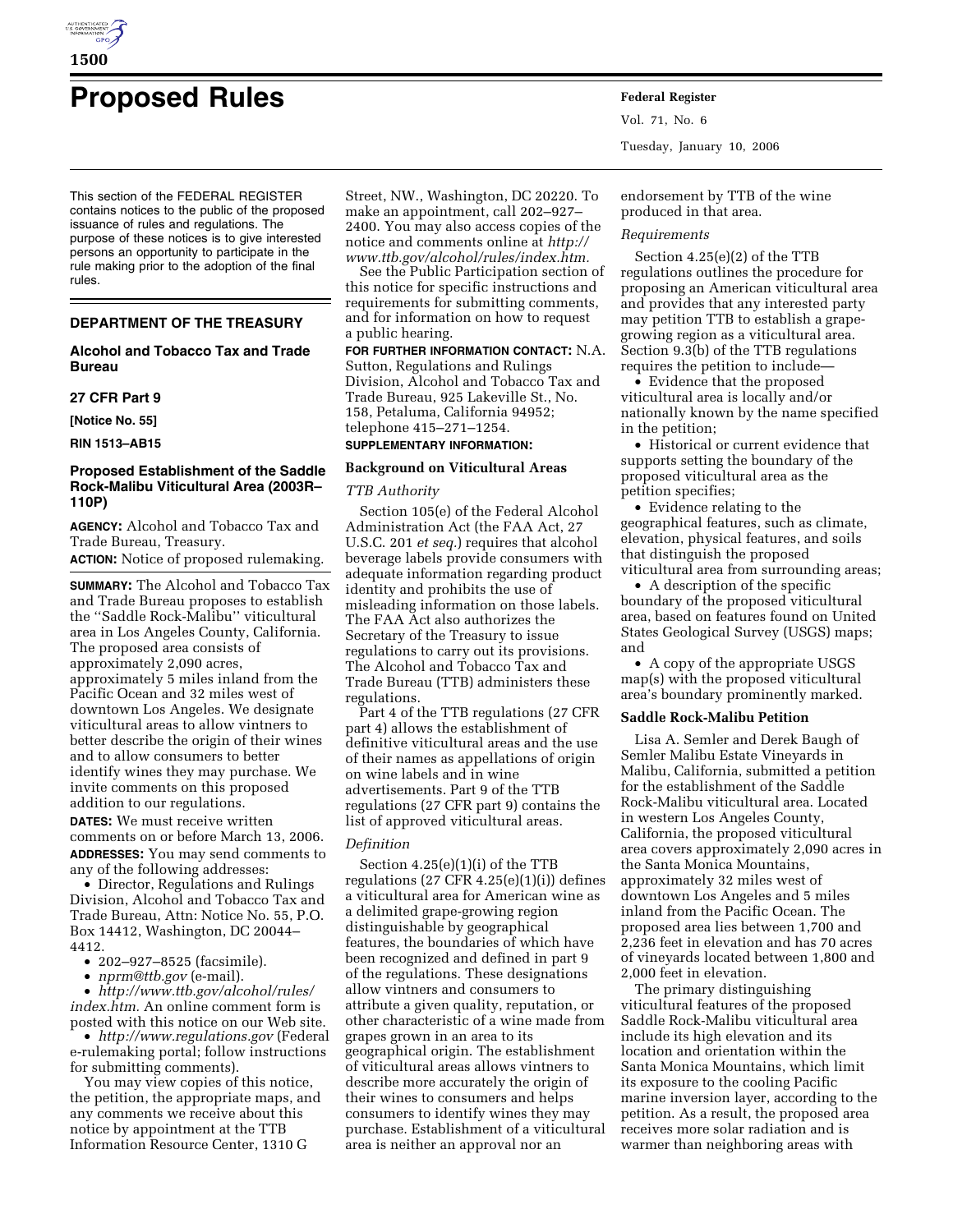more marine influence during the growing season.

The information submitted in support of the petition is summarized below.

#### *Name Evidence*

The name of the proposed Saddle Rock-Malibu viticultural area combines the name of a high, prominent rock formation within the proposed area, Saddle Rock, with the name of the surrounding region of western Los Angeles County, Malibu. According to the petition, the ''Saddle Rock-Malibu'' name provides an accurate geographical description of the proposed viticultural area.

Located in the Santa Monica Mountains near the center of the proposed area, Saddle Rock is a prominent saddle-shaped rock formation that rises 2,000 feet above sea level. Saddle Rock is identified on the USGS Point Dume, California, quadrangle map in section 12, T1S/ R19W. Saddle Rock Ranch is located within the proposed viticultural area, and the Saddle Rock Pictograph Site, located on the ranch between Saddle Rock and Mitten Rock, is a National Historic Landmark. The pictographs found at the Saddle Rock site are characteristic of the Chumash Indian art style, according to the National Park Service's National Historic Landmark Web site, which also notes that Saddle and Mitten Rocks served as landmarks for prehistoric and early historic travelers (see *http://www.cr.nps.gov/ nhl/DOE*\_*dedesignations/ saddlerock.htm*).

The Malibu region, which the petition describes as encompassing western Los Angeles County from the ridge line of the Santa Monica Mountains in the north to the Pacific Ocean in the south and from Topanga Canyon in the east to the Ventura County line in the west, surrounds the Saddle Rock area. The Malibu region is shown on the July 2001 American Automobile Association map titled, ''Coast & Valley Bay Area to Southern California,'' in section G–12. The USGS Geographic Names Information System (GNIS) lists 30 Malibu name uses within Los Angeles County, including streams, beaches, lakes, a reservoir, parks, towns, buildings, and an airport.

TTB's predecessor agency, the Bureau of Alcohol, Tobacco and Firearms (ATF), established the Malibu-Newton Canyon viticultural area (27 CFR 9.152) in T.D. ATF–375, published in the **Federal Register** (61 FR 29952) on June 13, 1996. T.D. ATF–375 explained that the ''Malibu'' name originated with the Chumash Indians as ''Mala I Boo.'' The 1805 Topanga Malibu Sequit land grant

of 13,315 acres, also referred to as Rancho Malibu, includes the modern day ''Malibu'' spelling. In the 1930s, with the construction of the Pacific Coast Highway, the petition states that the Malibu region developed into the nationally known community it is today.

#### *Boundary Evidence*

The modern history of the proposed Saddle Rock-Malibu viticultural area dates to the era of Spanish colonial land grants, and the proposed area lies between the historic Topanga Malibu Sequit land grant to the south and the El Conejo land grant to the north. Originally know as ''El Malibu,'' the petition states that the ranch surrounding the Saddle Rock formation was, by the 1930s, known as Saddle Rock Ranch. Wine grape production within the proposed Saddle Rock-Malibu viticultural area began in 1997, according to the petition, and as of February 2005 the area had 70 vineyard acres in commercial production.

Roughly centered on the Saddle Rock formation, the proposed Saddle Rock-Malibu viticultural area encompasses a suspended valley within the higher elevations of the Santa Monica Mountains. Beginning at Decker Road, the northern boundary of the proposed area follows a portion of the southern boundary of the El Conejo land grant, and then follows the 1,700-foot contour line southeasterly to Mulholland Highway. Steep mountain terrain lies to the east and south of the proposed Saddle Rock-Malibu area, while the Malibu Country Club lies to its west. The petition uses trails, unimproved roads, and secondary roads to delineate the eastern, southern, and western portions of the proposed boundary, according to the written boundary description and USGS Point Dume map provided with the petition.

### *Distinguishing Features*

The proposed Saddle Rock-Malibu viticultural area's high elevations, north-facing slope orientation, and geographical location in the Santa Monica Mountains all combine to create a microclimate with limited marine influence, according to the petition. As compared to surrounding areas with more marine influence, the proposed area receives more growing season sunshine and has warmer temperatures. The proposed area's microclimate, the petition continues, creates a distinctive and unique mountainous grape-growing region.

#### Topography

The proposed Saddle Rock-Malibu viticultural area, according to the petition, is a geographically suspended valley located largely on the leeward side of the crest of the Santa Monica Mountains. From the mountains' crest, elevations drop about 2,000 feet to the Pacific Ocean in the south and, in the north, about 1,000 feet to the Conejo Valley floor. Within the proposed viticultural area, elevations range from a low of 1,700 feet along much of the boundary line to a 2,236-foot peak along its northeast border, as shown on the Point Dume map. Intermittent streams flow from the higher elevations downward towards the Pacific Ocean or towards larger streams in the Conejo Valley to the north. Several secondary highways, light-duty roads, and a number of unimproved roads and jeep trails criss-cross the proposed Saddle Rock area, as shown on the Point Dume USGS map.

#### Climate

The unique microclimate of the proposed Saddle Rock-Malibu viticultural area is its most distinguishing viticultural feature, according to the petition, which included a climate report prepared by Fox Weather of Fortuna, California. While the larger Malibu regional climate is typical of southern California with mild, rainy winters and warm, dry summers, the petition states that the proposed Saddle Rock-Malibu viticultural area is climatically affected by its geographical location in the Santa Monica Mountains.

The Pacific Ocean, about 5 miles south of the proposed viticultural area, provides an intrusive marine influence that permeates the Santa Monica Mountains area incrementally, based on elevation, time of year, and other factors, according to Fox Weather. In this region of Los Angeles County, this cool, moist, marine influence funnels northward from the ocean, through the low gaps in the mountain range, reaching various elevations at different times in the growing season. The proposed Saddle Rock-Malibu viticultural area's high elevations, its location on the leeward side of the mountain crest, and its north-facing mountain slopes are significant factors in limiting the extent of the cooling marine influence received within the proposed area, according to the submitted Fox Weather data.

Summers in the Malibu region are hot and dry at the higher elevations above the marine influence and are cooler and less sunny in the lower coastal areas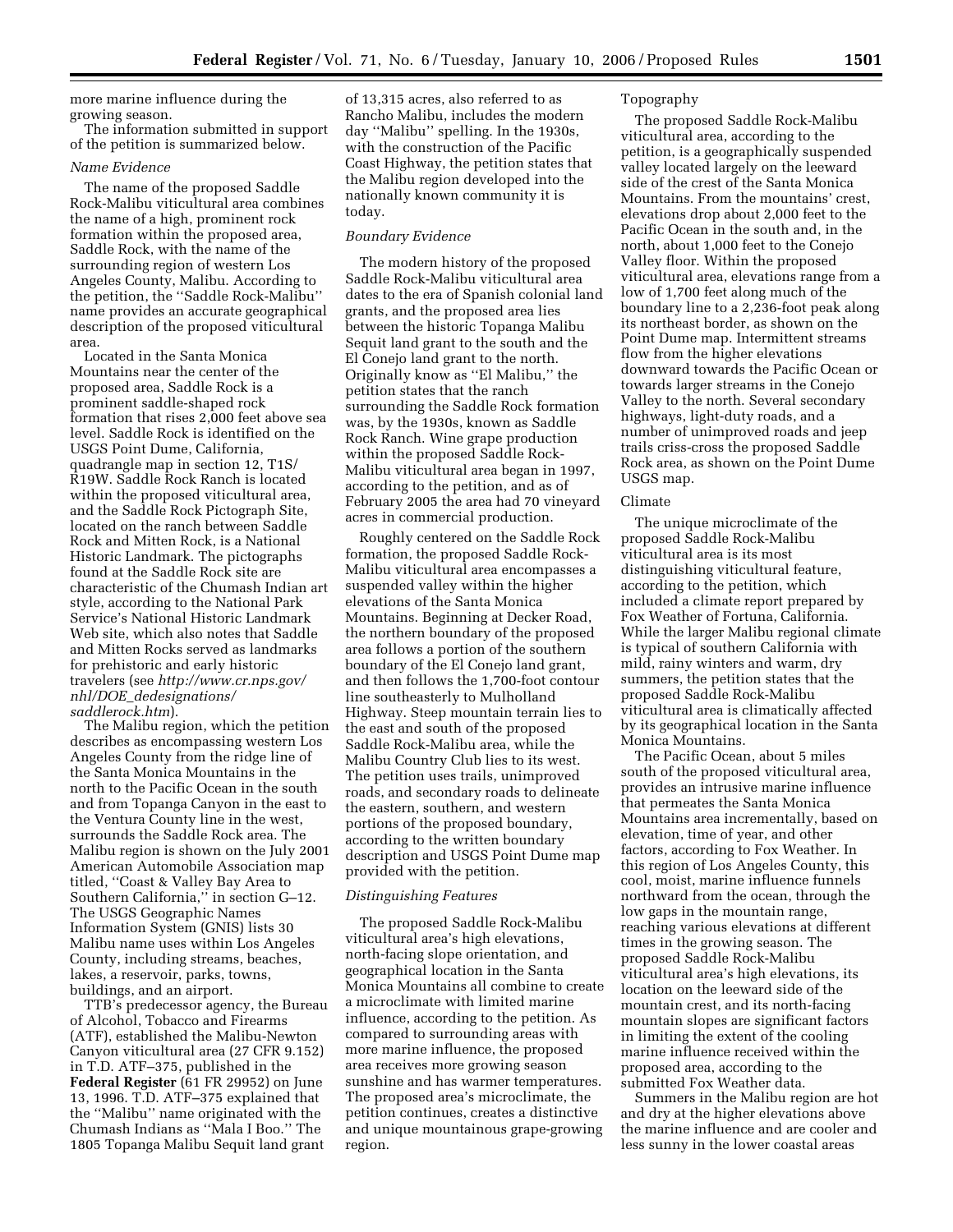and beaches, according to Fox Weather. A comparison of growing season heat accumulation as measured by degree days shows that the proposed Saddle Rock-Malibu viticultural area, at 4,200 degree days, is somewhat warmer than the near-by Malibu-Newton Canyon viticultural area, which accumulates 4,000 to 4,100 degree days of heat during the growing season. Further inland, toward the San Fernando Valley, temperatures are warmer during the day and cooler at night than along the crest of the Santa Monica Mountains. (A measurement of heat accumulation during the growing season, one degree day accumulates for each degree Fahrenheit that a day's average temperature is above 50 degrees, which is the minimum temperature required for grapevine growth. See ''General Viticulture,'' by Albert J. Winkler, University of California Press, 1974.)

The temperature and growing condition differences between the proposed Saddle Rock-Malibu area and the established Malibu-Newton Canyon area result from the prevailing wind

flows of summer (south through westnorthwest directions), according to the submitted Fox Weather data. Located on the leeward side of the Santa Monica Mountains crest, the proposed Saddle Rock-Malibu area receives more sunshine and has higher daytime temperatures than the Malibu-Newton Canyon area, which is located just southeast of the Saddle Rock area on the windward side of the mountain crest and is, therefore, more strongly influenced by the cooling Pacific marine air. Also, the warm, down slope wind that affects the Saddle Rock-Malibu area is less evident in the Malibu-Newton Canyon area.

Soils

Predominant soils of the proposed Saddle Rock-Malibu area include Cropley clay, Gilroy clay loam and rocky clay loam, and Hambright loam, clay loam and rocky clay loam, according to Robert Roche of Roche Vineyard Consulting in his June 5, 2004, letter to the petitioners.

The U.S. Department of Agriculture's Soil Conservation Service (now the

Natural Resources Conservation Service) publication, ''Soils of the Malibu Area California'' (October 1967), states at pages 65 and 66 that Cropley clay is well drained with slow permeability. Cropley clay occupies nearly level to moderately sloping alluvial fans, and bedrock is found more than 5 feet below the surface. According to the 1967 ''Soils of the Malibu Area California'' publication, Gilroy clays are well drained with slow permeability. They occupy gently rolling to steep upland areas, and bedrock is generally found between 2 feet and 31⁄3 feet below the surface. Hambright clay loams, described on pages 72 and 73 of the 1967 Malibu area soil publication, are well drained with moderate permeability. They occupy moderately steep to very steep upland areas, and bedrock is found from 2⁄3 foot to 11⁄2 feet below the surface.

A comparison of the soils of the proposed Saddle Rock-Malibu viticultural area to those in the existing Malibu-Newton Canyon viticultural area shows distinct soil differences.

| Proposed Saddle Rock-Malibu viticultural area soils | Established Malibu-Newton Canyon viticultural area soils                                                                                |
|-----------------------------------------------------|-----------------------------------------------------------------------------------------------------------------------------------------|
|                                                     | Gilroy clay loam.<br>Hambright rocky clay loam.<br>Castaic silty clay loam.<br>Malibu Ioam.<br>Malcolm Ioam.<br>Rincon silty clay loam. |

The Hambright rocky clay loam and Gilroy clay loam series dominate the proposed Saddle Rock-Malibu area's northeast region, according to Robert Roche of Roche Vineyard Consulting. He explains that although these two series are found throughout California, they contrast to the igneous rock found in the eastern area immediately beyond the proposed Saddle Rock-Malibu viticultural area boundary line. Mr. Roche compares the Malibu-Newton Canyon viticultural area to the proposed Saddle Rock-Malibu viticultural area by describing the Saddle Rock-Malibu area's soils as ''deeper with more clay content overall, leading to more water holding capacity.'' He explains that the ''soil series and descriptions are different enough'' between the two areas to conclude that ''wine characteristics would be significantly different.'' The northeast corner of the proposed Saddle Rock-Malibu area, the petition states, has the most evident differences in soil as compared to the region immediately beyond the boundary line.

The petition, however, emphasizes that soil differences of the proposed

Saddle Rock-Malibu area play a lesser role than the climate and physical geography in defining the distinctiveness of the proposed viticultural area.

#### *Boundary Description*

See the narrative boundary description of the petitioned-for viticultural area in the proposed regulatory text published at the end of this notice.

# *Maps*

The petitioner provided the required map, and we identify it below in the proposed regulatory text.

#### **Impact on Current Wine Labels**

Part 4 of the TTB regulations prohibits any label reference on a wine that indicates or implies an origin other than the wine's true place of origin. If we establish this proposed viticultural area, its name, ''Saddle Rock-Malibu,'' will be recognized as a name of viticultural significance. Consequently, wine bottlers using ''Saddle Rock-Malibu'' in a brand name, including a trademark, or in another label reference as to the

origin of the wine, will have to ensure that the product is eligible to use the viticultural area's name as an appellation of origin. On the other hand, we do not believe that any single part of the proposed viticultural area name standing alone, such as ''Saddle Rock'' or ''Malibu'' would have viticultural significance if the new area is established. Accordingly, the proposed part 9 regulatory text set forth in this document specifies only the full ''Saddle Rock-Malibu'' name as a term of viticultural significance for purposes of part 4 of the TTB regulations.

For a wine to be eligible to use as an appellation of origin the name of a viticultural area specified in part 9 of the TTB regulations, at least 85 percent of the grapes used to make the wine must have been grown within the area represented by that name, and the wine must meet the other conditions listed in 27 CFR 4.25(a)(3). If the wine is not eligible to use the viticultural area name as an appellation of origin and that name appears in the brand name, then the label is not in compliance and the bottler must change the brand name and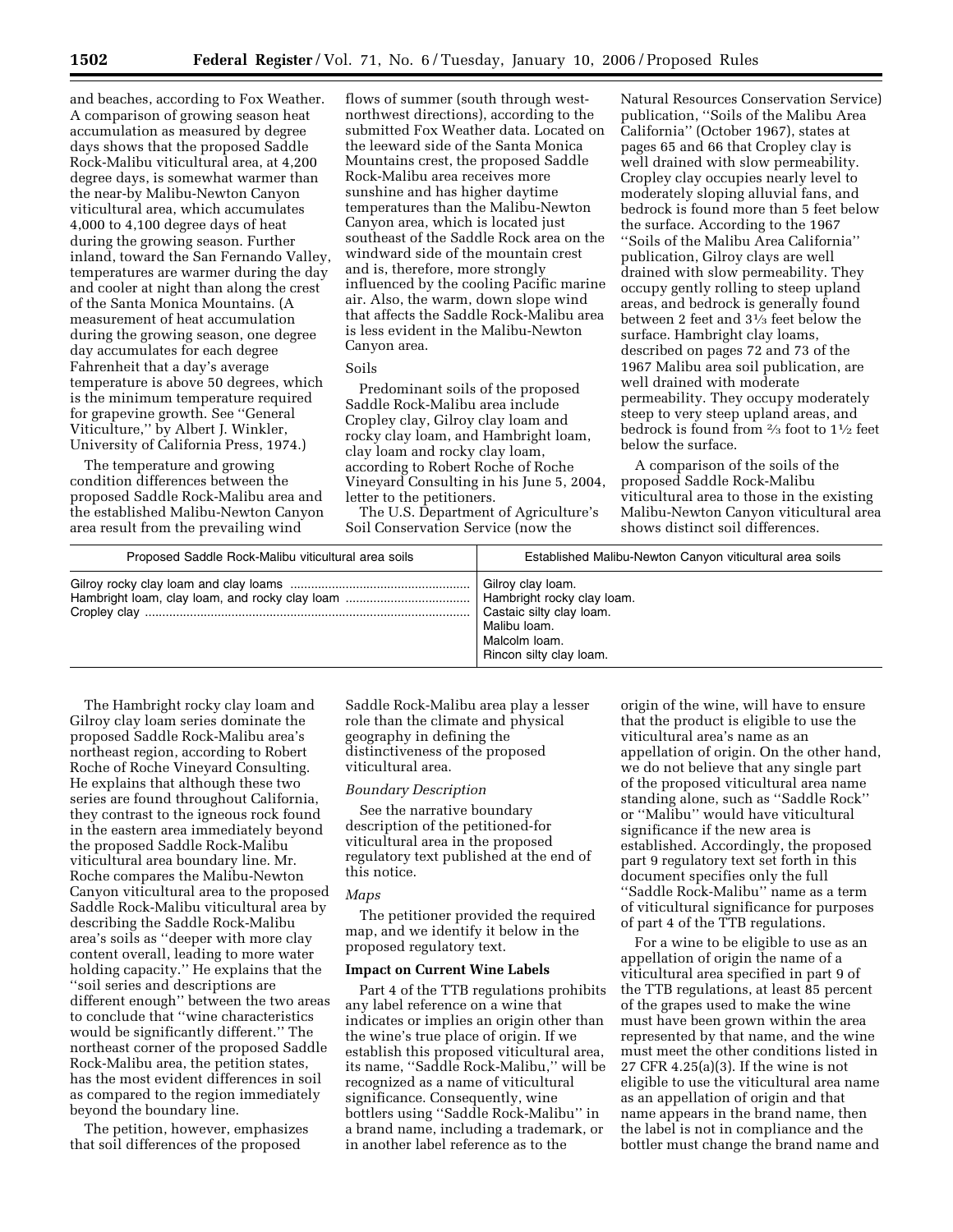obtain approval of a new label. Similarly, if the viticultural area name appears in another reference on the label in a misleading manner, the bottler would have to obtain approval of a new label. Accordingly, if a new label or a previously approved label uses the name ''Saddle Rock-Malibu'' for a wine that does not meet the 85 percent standard, the new label will not be approved, and the previously approved label will be subject to revocation, upon the effective date of the approval of the Saddle Rock-Malibu viticultural area.

Different rules apply if a wine has a brand name containing a viticultural area name that was used as a brand name on a label approved before July 7, 1986. See 27 CFR 4.39(i)(2) for details.

#### **Public Participation**

#### *Comments Invited*

We invite comments from interested members of the public on whether we should establish the proposed viticultural area. We are also interested in receiving comments on the sufficiency and accuracy of the name, climatic, boundary, and other required information submitted in support of the petition. Please provide any available specific information in support of your comments.

Because of the potential impact of the establishment of the proposed Saddle Rock-Malibu viticultural area on brand labels that include the words ''Saddle Rock-Malibu'' as discussed above under Impact on Current Wine Labels, we are particularly interested in comments regarding whether there will be a conflict between the proposed area name and currently used brand names. If a commenter believes that a conflict will arise, the comment should describe the nature of that conflict, including any negative economic impact that approval of the proposed viticultural area will have on an existing viticultural enterprise. We are also interested in receiving suggestions for ways to avoid any conflicts, for example, by adopting a modified or different name for the viticultural area.

Although TTB believes that only the full name ''Saddle Rock-Malibu'' should be considered to have viticultural significance upon establishment of the proposed new viticultural area, we also invite comments from those who believe that ''Saddle Rock'' or ''Malibu'' standing alone would have viticultural significance upon establishment of the area. Comments in this regard should include documentation or other information supporting the conclusion that use of ''Saddle Rock'' or ''Malibu'' on a wine label could cause consumers

and vintners to attribute to the wine in question the quality, reputation, or other characteristic of wine made from grapes grown in the proposed Saddle Rock-Malibu viticultural area.

#### *Submitting Comments*

Please submit your comments by the closing date shown above in this notice. Your comments must include this notice number and your name and mailing address. Your comments must be legible and written in language acceptable for public disclosure. We do not acknowledge receipt of comments, and we consider all comments as originals. You may submit comments in one of five ways:

• *Mail:* You may send written comments to TTB at the address listed in the **ADDRESSES** section.

• *Facsimile:* You may submit comments by facsimile transmission to 202–927–8525. Faxed comments must—

(1) Be on 8.5 by 11-inch paper; (2) Contain a legible, written

signature; and

(3) Be no more than five pages long. This limitation assures electronic access to our equipment. We will not accept faxed comments that exceed five pages.

• *E-mail:* You may e-mail comments to *nprm@ttb.gov.* Comments transmitted by electronic mail must—

(1) Contain your e-mail address;

(2) Reference this notice number on the subject line; and

(3) Be legible when printed on 8.5 by 11-inch paper.

• *Online form:* We provide a comment form with the online copy of this notice on our Web site at *http:// www.ttb.gov/alcohol/rules/index.htm.*  Select the ''Send comments via e-mail'' link under this notice number.

• *Federal e-rulemaking portal:* To submit comments to us via the Federal e-rulemaking portal, visit *http:// www.regulations.gov* and follow the instructions for submitting comments.

You may also write to the Administrator before the comment closing date to ask for a public hearing. The Administrator reserves the right to determine, in light of all circumstances, whether to hold a public hearing.

#### *Confidentiality*

All submitted material is part of the public record and subject to disclosure. Do not enclose any material in your comments that you consider confidential or inappropriate for public disclosure.

#### *Public Disclosure*

You may view copies of this notice, the petition, the appropriate maps, and any comments we receive by

appointment at the TTB Information Resource Center at 1310 G Street, NW., Washington, DC 20220. You may also obtain copies at 20 cents per 8.5- x 11 inch page. Contact our information specialist at the above address or by telephone at 202–927–2400 to schedule an appointment or to request copies of comments.

For your convenience, we will post this notice and any comments we receive on this proposal on the TTB Web site. We may omit voluminous attachments or material that we consider unsuitable for posting. In all cases, the full comment will be available in the TTB Information Resource Center. To access the online copy of this notice and the posted comments, visit *http:// www.ttb.gov/alcohol/rules/index.htm.*  Select the ''View Comments'' link under this notice number to view the posted comments.

#### **Regulatory Flexibility Act**

We certify that this proposed regulation, if adopted, would not have a significant economic impact on a substantial number of small entities. The proposed regulation imposes no new reporting, recordkeeping, or other administrative requirement. Any benefit derived from the use of a viticultural area name would be the result of a proprietor's efforts and consumer acceptance of wines from that area. Therefore, no regulatory flexibility analysis is required.

#### **Executive Order 12866**

This proposed rule is not a significant regulatory action as defined by Executive Order 12866, 58 FR 51735. Therefore, it requires no regulatory assessment.

#### **Drafting Information**

N.A. Sutton of the Regulations and Rulings Division drafted this notice.

# **List of Subjects in 27 CFR Part 9**

Wine.

# **Proposed Regulatory Amendment**

For the reasons discussed in the preamble, we propose to amend 27 CFR, chapter 1, part 9, as follows:

# **PART 9—AMERICAN VITICULTURAL AREAS**

1. The authority citation for part 9 continues to read as follows:

**Authority:** 27 U.S.C. 205.

# **Subpart C—Approved American Viticultural Areas**

2. Amend subpart C by adding  $\S$  9. to read as follows: